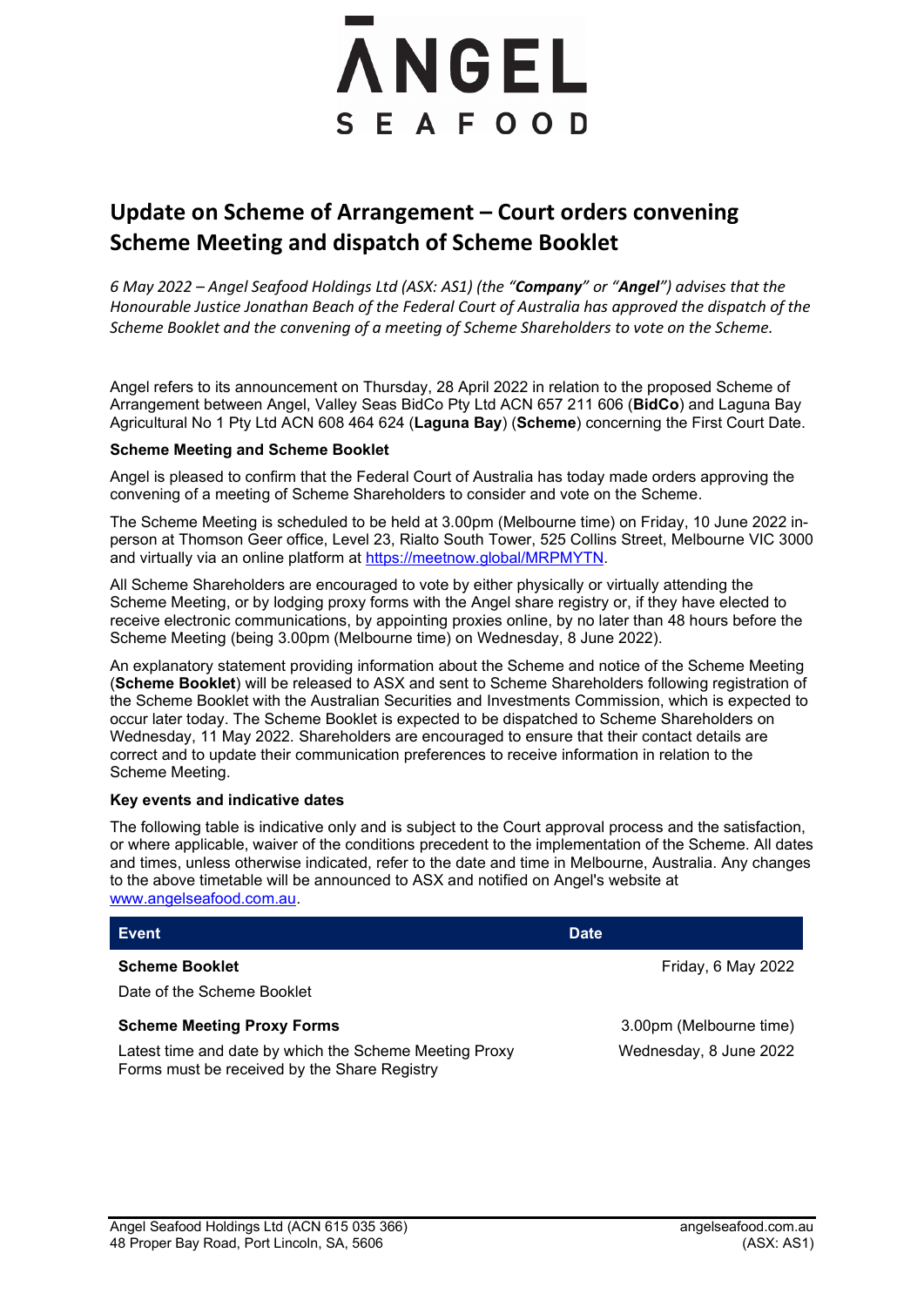

### **Scheme Meeting record date**

Time and date for determining eligibility to vote at the Scheme Meeting

#### **Scheme Meeting**

To be held in-person at Thomson Geer office, Level 23, Rialto South Tower, 525 Collins Street, Melbourne VIC 3000 and virtually via an online platform at <https://meetnow.global/MRPMYTN>

7.00pm (Melbourne time) Wednesday, 8 June 2022

3.00pm (Melbourne time) Friday, 10 June 2022

| If the Scheme is approved by Scheme Shareholders at the Scheme Meeting                                                                    |                         |
|-------------------------------------------------------------------------------------------------------------------------------------------|-------------------------|
| <b>Second Court Date</b>                                                                                                                  | Monday, 20 June 2022    |
| For approval of the Scheme                                                                                                                |                         |
| <b>Effective Date</b>                                                                                                                     | Tuesday, 21 June 2022   |
| The date on which the Scheme becomes Effective and is<br>binding on Scheme Shareholders                                                   |                         |
| The date on which Court orders will be lodged with ASIC (at<br>which point the Scheme becomes Effective) and announced to<br>ASX          |                         |
| Expected last day of trading in Angel Shares – Angel<br>suspended from close of trading                                                   |                         |
| <b>Scheme Record Date</b>                                                                                                                 | 7.00pm (Melbourne time) |
| All Scheme Shareholders who hold Angel Shares on the<br>Scheme Record Date will be entitled to receive the Scheme<br>Consideration        | Monday, 27 June 2022    |
| <b>Implementation Date</b>                                                                                                                | Monday, 4 July 2022     |
| Date on which the Scheme Consideration will be sent to<br>Scheme Shareholders and BidCo becomes the holder of the<br><b>Scheme Shares</b> |                         |

#### **Further Information**

Angel encourages you to read the Scheme Booklet in its entirety before deciding whether or not to vote in favour of the Scheme at the Scheme Meeting. If, after reading the Scheme Booklet, you have any further questions in relation to the Scheme or the Scheme Booklet, please contact the Angel Shareholder Information Line on 1300 556 161 (within Australia) or +61 3 9415 4000 (from outside Australia) Monday to Friday between 9.00am and 5.00pm (Melbourne time).

*This announcement was approved for release by the Board.* 

Any questions or requests for further information should be directed via email to:

**Angel Seafood Holdings Ltd Investor contact**  Simba Matute, CFO Eric Kuret M: +61 420 488 862 M: +61 417 311 335

E[: simba@angelseafood.com.au](mailto:simba@angelseafood.com.au) E[: eric.kuret@marketeye.com.au](mailto:eric.kuret@marketeye.com.au)

 **Media contact** Tristan Everett